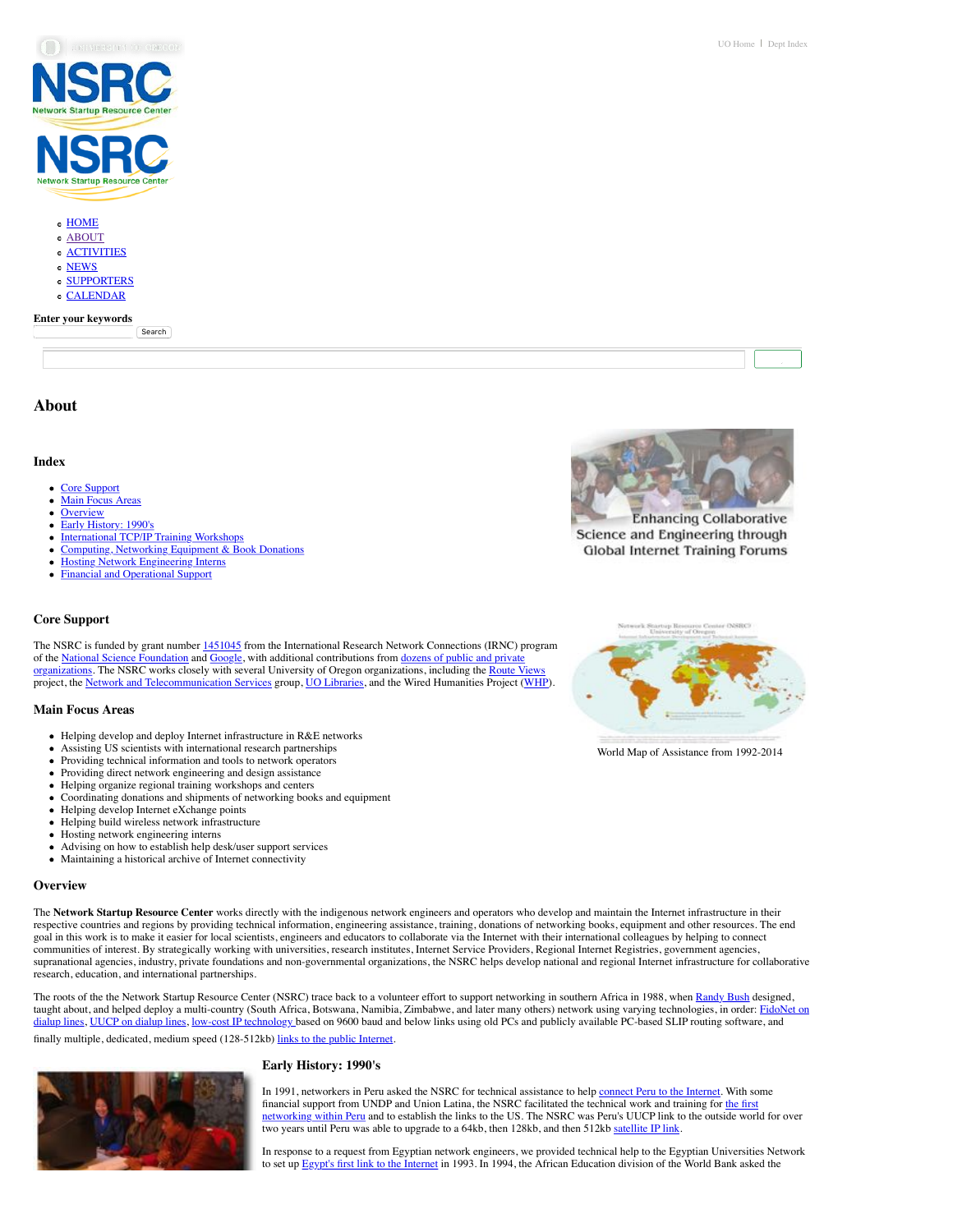

Students at the [SANOG 6 Meeting](http://www.sanog.org/sanog6/) and [Workshop](http://ws.edu.isoc.org/workshops/2005/SANOG-VI/) in Thimphu, Bhutan Photo by Hervey Allen

academics to help them [connect to the Internet.](http://www.nsrc.org/db/lookup/operation=lookup-report/ID=890202492267:497433273/fromPage=SA)

NSRC to help them design a network in Guinea for electronic mail, as they were having grave problems communicating within the country. In September 1994, [we went to Conakry and worked with local folks to set up a system](http://www.nsrc.org/db/lookup/operation=lookup-report/ID=890202303003:497426928/fromPage=GN) for PPP within the country, and dial-up UUCP internationally for the country's first link to the Internet. As there was not a single phone at the university, we used spread spectrum radio modems within Conakry.

During 1994-95, the NSRC [assisted Sri Lankan engineers](http://www.nsrc.org/db/lookup/operation=lookup-report/ID=908226925590:489054571/fromPage=LK) to design and deploy [Sri Lanka's first TCP/IP link.](http://www.nsrc.org/db/lookup/operation=lookup-report/ID=890202381875:497424460/fromPage=LK) Responding to numerous requests from networkers in Nairobi, the National Science Foundation supported the NSRC's work to design, install, and train local engineers for the [first IP links to Kenya.](http://www.nsrc.org/db/lookup/operation=lookup-report/ID=890202304929:497425105/fromPage=KE) We have worked for several years with Saudi Arabian

The NSRC was asked by the US National Academy of Sciences, the Government of Indonesia, and the World Bank to catalyze and design the Indonesian academic internet, [IPTEKnet](http://www.iptek.net.id/), which occurred during 1995-96. Also in 1996, we worked with Bill Sangiwa to bring up [Tanzania's first connection to the Internet,](http://www.nsrc.org/db/lookup/operation=lookup-report/ID=890202327271:497425829/fromPage=TZ) with assistance from a longtime NSRC colleague in Lebanon, Nabil Bukhalid, who had experience configuring Ciscos for IP over X.25 encapsulation.

In 1997 we [assisted Togo in arranging connectivity](http://www.nsrc.org/db/lookup/operation=lookup-report/ID=890202324940:497428553/fromPage=TG) for its first IP link, and collaborated with Togolese engineers to assist [Liberia](http://www.nsrc.org/db/lookup/operation=lookup-report/ID=904942734056:488973702/fromPage=LR) in designing and building its first connection to the Internet. We are currently working with [Uganda On Line](http://www.uol.co.ug/), the East Africa Help Desk, [Makerere University](http://www.makerere.ac.ug/) and the [African Virtual University](http://www.avumuk.ac.ug/) project at Makerere to help get more of Uganda's academics and NGOs on the net.

As networking matures in a country or region and more ISPs develop, the technical needs shift from obtaining initial IP connectivity to more complex engineering problems, such as setting up cooperative eXchange points to keep local traffic local. In June 1997, we were contacted by the Organization of American States (OAS) and the Secretariat for Science and Technology (SENACYT) of the República de Panamá to help set up a neutral exchange point for cooperative use by the academic network, Red Académica y De Investigación Nacional (PANNet), and all significant commercial providers. Bush and Dave Meyer trained the participating Panamanian engineers about BGP, peering points, the Internet Routing Registry, Autonomous Systems, built the tools to automatate configuration, and [helped set up the InteRed eXchange](https://rip.psg.com/~randy/970810.intered/) in July 1997 - the first open IX in America Latina y el Caribe.

Over the years, the NSRC has provided cost-recovery-only PPP and UUCP links for academic/research sites and NGOs in South Africa, Taiwan, Singapore, Thailand, Peru, Belize, Guinea, Sri Lanka, Kenya, Indonesia, Cambodia, Guatemala, the Comoros Islands, Liberia, and around the US. In doing so, the NSRC has been careful not to compete with commercial providers, but has acted as a stepping-stone for these sites, while assisting them in developing more 'normal' arrangements.

From the late 1980s through the mid-1990s, the Network Startup Resource Center (via PSGnet) operated FidoNet's international links from North America to the the rest of the world's regions. Consisting of a few dozen direct dial-up links to Argentina, Australia, Germany, Hong Kong, the Netherlands, Singapore, South Africa, Taiwan, Thailand, and the UK, these links essentially bound FidoNet across the globe from the former USSR, through Europe, the Middle East, North and South America, Oceania, Africa, and Asia. For a number of years, the NSRC served as a major gate between FidoNet and the Internet, moving over 3000 messages per day.

[For a bit more about the early efforts of the NSRC, and some of the technical and social issues involved with networking in developing areas, see](https://nsrc.org/articles/930600.connexions) *Expanding International Email Connectivity--Another Look*, published in **ConneXions 93.6.30**.

### **International TCP/IP Training Workshops**

The NSRC collaborated with the Internet Society to create a TCP/IP training workshop for engineers from developing countries, which was held at Stanford University, California in August 1993, and became what is now known globally as the INET workshops. Randy Bush was the the lead instructor for the INET 1993's technical education program, working with Geoff Sears, Steve Fram, Scott Weikart, and many friends in the Internet community. The NSRC also collaborated with ISOC in the planning, organization, and teaching of the University of Hawaii INET workshop in 1995, the McGill University INET workshop in Montreal, Canada in 1996, and INET'98 in Geneva, Switzerland. Since the Stanford workshop, the NSRC has hosted and facilitated a number of mailing lists, which provide a forum for students of [TCP/IP workshops](https://nsrc.org/workshops/) in which we've participated with a place to ask questions and seek technical assistance once they've returned home from the training.

Latinoamericana de Redes (EsLaRed) in Mérida, Venezuela in November 1992, which was an outgrowth of the Students in the [Unix System Administration class](http://www.ws.afnog.org/afnog2006/e0/) at AfNOG 7 In addition to INET, this includes various NATO, United Nations, and Soros Foundation sponsored workshops taught in Russia, the Ukraine, and [Armenia.](http://web.archive.org/web/20020425181144/http://www.yerphi.am/confer/NATOworkshop/html1.htm) Randy Bush also gave a routing workshop at [CICESE](http://www.cicese.mx/) in Ensenada, Mexico for academic networks, and co-taught a routing workshop with David Meyer at the VI Foro Permanente de Redes de América Latina y el Caribe in Santiago, Chile. Bush also instructed with Alvise Nobile at the first network training workshop held in Trieste, Italy in 1992, and with Ermanno Pietrosemoli at the first Escuel Trieste training.



*Photo by: Amanda Thomsen*

In 1999 the NSRC helped organize a one-week network training workshop for Red Universitaria Dominicana Académica y Científica (RUDAC), in the Dominican Republic, on behalf of [RedHUCyT and the Organization of American States \(OAS\).](http://www.redhucyt.oas.org/webing/seminars.htm) Jose Dominguez was the principal instructor for the workshop, along with a team of folks from the University of Oregon Computing Center.

Working with many African friends and colleagues, the NSRC helped organize and teach a [one-week technical workshop in Cape Town, South Africa,](http://www.afnog.org/afnog2000/) from 30 April to 5 May 2000. The Scalable Internet Services track focused on large scale provision of UNIX-based TCP/IP services such as DNS, SMTP mail exchange, POP mail systems, managing mailing lists, RADIUS dialup authentication, building and managing web servers, and setting up Help Desk facilities. The Scalable Internet Infrastructure track dealt with configuring and operating large scale backbones. Topics included basic routing, OSPF routing, BGP routing, management of router configs, designing NOC (Network Operation Center) facilities, and establishing peering and exchange points.

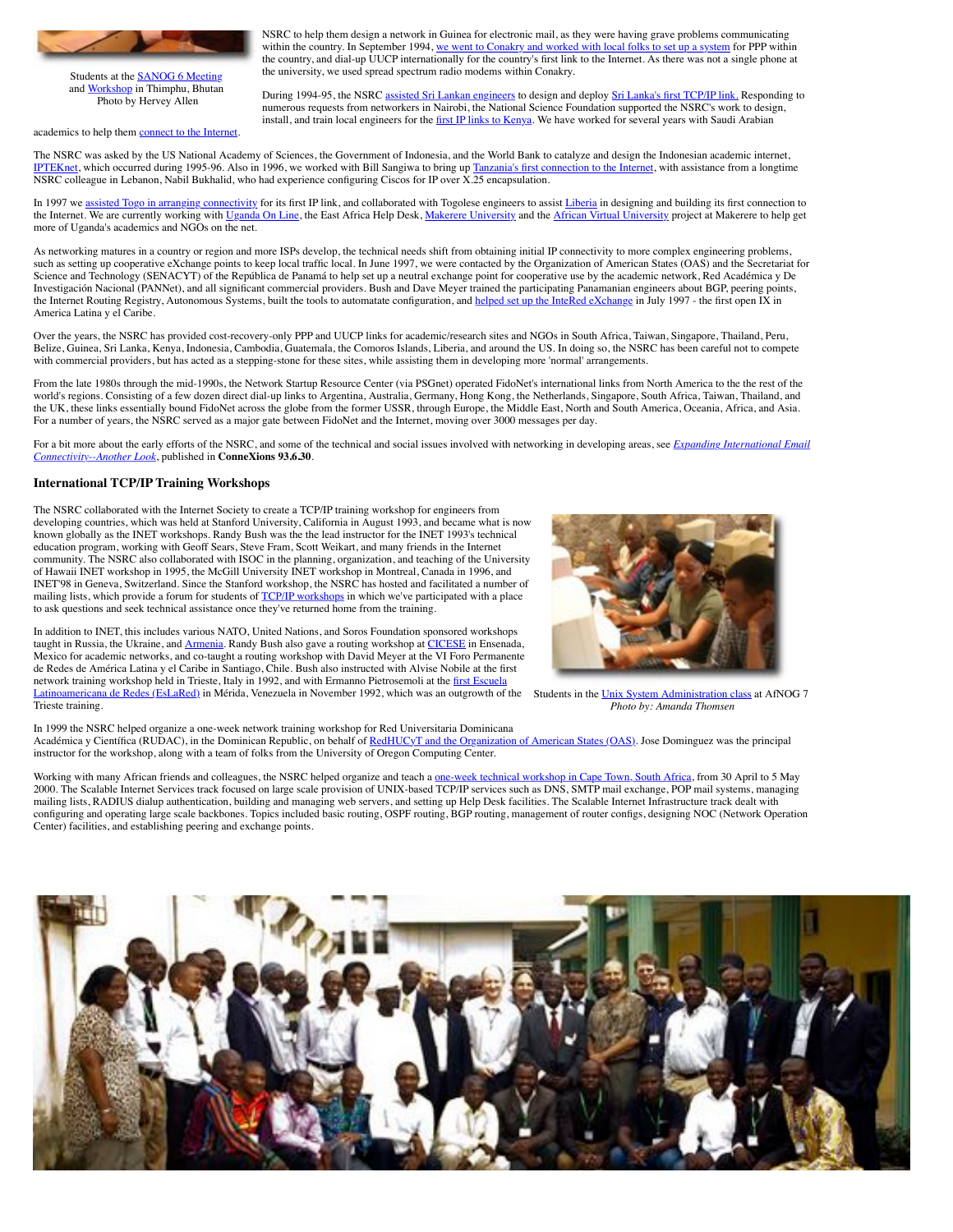

Group photo from The Nigeria ICT Forum [NgREN Network Design Workshop](https://nsrc.org/workshops/2011/nsrc-ng-forum/) hosted by the Obafemi Awolowo University, Ile-Ife, Nigeria

Here are the [AFNOG 2000 workshop materials.](http://www.ws.afnog.org/afnog2000/index.htm) The training was followed by the [inaugural AFNOG meeting,](http://www.afnog.org/afnog2000/prog.html) and a one-day AfriNIC meeting to plan for the creation of an African Regional Internet Registry. Here is a brief [financial statement](https://nsrc.org/afnog/aFNOG-2000-Final.html) summarizing the funding sources and expenses for hosting the inaugural AFNOG educational workshop and meetings in Cape Town, South Africa.

AFNOG 2 was held in Accra, Ghana in May 2001. Here are the [workshop training topics and materials](http://www.ws.afnog.org/afnog2001/index.htm), and a copy of the [2001 financial statement,](https://nsrc.org/afnog/aFNOG-2001-Final.html) summarizing contributions and costs for the workshop and meetings. Thanks to the [numerous publishers](http://nsrc.org/aFRICA/aFNOG-2001/workshop/books.jpg) that donated books and CDs to the workshop. They were [greatly appreciated](http://nsrc.org/aFRICA/aFNOG-2001/workshop/tewelde.jpg) by the workshop participants.

The [AFNOG 3 workshop and meetings](https://nsrc.org/afnog/afnog3.pdf) were held in in Lomé, Togo from May 5 - 14, 2002, to promote, develop, and enhance networking expertise on the continent. There were three tracks in Togo; Scalable Internet Services and Scalable Internet Infrastructure were taught in English, and Infrastructure Réseaux IP was taught in French. Here are the [AFNOG 2002 Network Training Workshop materials.](http://www.ws.afnog.org/afnog2002/index.htm)

### **Computing, Networking Equipment and Book Donations**

In many cases, the critical factor preventing a network from becoming operational, or evolving to the next level, is a single, marginal, piece of hardware that may be quite inexpensive in the grand scheme of things. The NSRC coordinates donations of computing and networking hardware by bringing potential recipients and potential donors together.

In addition technical documentation is often expensive, and difficult to obtain for developing area networks, so we focus on helping build technical libraries in locations where the resources can be freely shared - academic departments, university libraries, and centrally-based networking facilities.

[In support of the NSRC's efforts to provide technical documentation to developing area network operators,](http://www.aw-bc.com/) [Oreilly Media, Inc.](http://www.ora.com/)[,](http://www.aw-bc.com/) [Wiley Publishers,](http://www.wiley.com/), [Cisco Pres](http://www.ciscopress.com/)[s, Addison Wesley](http://www.aw-bc.com/), and Benjamin Cummings, and [Prentice Hall](http://vig.prenhall.com/) have collaborated with us, and generously donated many books over the past several years.

The NSRC also has good working relationships with numerous ISPs and university networks in the US that donate equipment for distribution to areas in need. Some equipment [has been donated directly](http://googleblog.blogspot.com/2007/01/new-life-for-network-equipment.html) from companies such as 3Com, Cisco Systems and Google, Inc. With assistance from the University of Oregon Computing Center, the NSRC facilitates refurbishing the hardware (if necessary) and shipping it to academic networks and nascent ISPs in developing areas.

From 1992 to 2009, the NSRC has facilitated the distribution of about \$6,000,000 worth of donated technical reference books and \$35,000,000 worth of networking equipment to engineering and computer science departments, university libraries, non-governmental organizations (NGOs), and networking training facilities in one hundred of the poorest and least-connected countries in the world. The countries include: Afghanistan, Algeria, Argentina, Armenia, Angola, Azerbaijan, Bangladesh, Belize, Benin, Bhutan, Bolivia, Botswana, Brazil, Burkina Faso, Burundi, Cambodia, Cameroon, Chile, Colombia, Comoros Islands, Congo-Brazzaville, Cook Islands, Costa Rica, Cote d'Ivoire, the Democratic Republic of the Congo, Djibouti, the Dominican Republic, East Timor, Ecuador, Egypt, El Salvador, Eritrea, Ethiopia, Fiji, Gabon, Gambia, Georgia, Ghana, Guatemala, Guinea, Guyana, Haiti, Honduras, India, Indonesia, Iraq, Jamaica, Kazakhstan, Kenya, Kiribati, Kyrgyzstan, Laos, Lebanon, Lesotho, Liberia, Libya, Madagascar, Malawi, Mali, Mauritania, Mauritius, Mexico, Micronesia, Mongolia, Morocco, Mozambique, Myanmar, Namibia, Nepal, New Caledonia, Nicaragua, Niger, Nigeria, Pakistan, Palau, Panama, Papua New Guinea, Paraguay, Peru, Philippines, Rwanda, Russia, Samoa, Saudi Arabia, Senegal, Seychelles, Sierra Leone, Solomon Islands, South Africa, Sri Lanka, Sudan, Swaziland, Tajikistan, Tanzania, Thailand, Togo, Tokelau, Tonga, Trinidad and Tobago, Tunisia, Turkmenistan, Uganda, Uruguay, Uzbekistan, Vanuatu, Venezuela, Vietnam, Zambia, and Zimbabwe.

The [National Science Foundation,](http://www.nsf.gov/) the [Internet Society,](http://www.isoc.org/) the [Carnegie Corporation of New York,](http://www.carnegie.org/) the [International Development Research Centre,](http://www.idrc.ca/) [NetworktheWorld.org](http://www.networktheworld.org/) and the O'Reilly Foundation provide the NSRC with funding to cover the shipping costs of the donated books, supporting our efforts to spread the knowledge and educational resources.

## **Hosting Network Engineering Interns**

Books and workshops are critical, but hands on experience in larger networks gives an engineer operational perspective and confidence which is not otherwise available by any other means. The NSRC has been doing this informally over the years, by hosting engineering interns from Argentina, the Congo (DRC), Ghana, Peru, Sri Lanka, and Kenya, and the results have been very positive.

A typical internship has varied in duration from two weeks to two months, and consists largely of sitting shoulder to shoulder with peers operating real networks in the US.

Examples of past internship activities include:

- UNIX training
- Building BSD systems and SMTP gateways for UUCP and TCP/IP networks
- Designing, building, and configuring a T1 POP
- Constructing prototypes of systems to be installed in home country networks (in the cases of Sri Lanka and Kenya, the actual systems were built and shipped after the engineers were trained on them)
- Touring US university networks, and participating in IETF work meetings



A book donation from O'Reilly & Associates, Inc. and FreeBSD Mall for the **PacNOG2** workshops.

### **Financial and Operational Support**

The Network Startup Resource Center was formalized in 1992 by Randy Bush and John Klensin with support from the National Science Foundation [\(NCR-9216064\).](http://www.nsf.gov/awardsearch/showAward?AWD_ID=9216064) Here is the original **NSRC** announcement

Additional support from the National Science Foundation with awards in:

- 1996 [\(NCR-9616597\)](http://www.nsf.gov/awardsearch/showAward?AWD_ID=9616597)
- 1999 [\(#9981821\)](http://www.nsf.gov/awardsearch/showAward?AWD_ID=9981821)
- 2003 [\(OISE-0334176\)](http://www.nsf.gov/awardsearch/showAward.do?AwardNumber=0334176)
- 2007 [\(#0726077\)](http://www.nsf.gov/awardsearch/showAward?AWD_ID=0726077)
- 2010 [\("#0963081"\)](http://nsf.gov/awardsearch/showAward?AWD_ID=0963081)
- 2014 [\(#1451045\)](http://www.nsf.gov/awardsearch/showAward?AWD_ID=1451045)



[Philip Smith teaching in the](https://nsrc.org/gifs/pacnog-philip-medium.jpg) **[Routing and](http://www.pacnog.org/pacnog2/track2/agenda.html)** [Network Management workshop](http://www.pacnog.org/pacnog2/track2/agenda.html) at PacNOG2 *Photo by Hervey Allen*

[The has allowed the NSRC to continue its efforts of assisting development of the international networking infrastructure, in collaboration with the Advanced Network](http://antc.uoregon.edu/) Technology Center (ANTC) of the University of Oregon.

The NSRC's list of supporters in alphabetical order includes:

- 3Com Corporation • AT&T Labs, Inc.
- Addison Wesley Longman